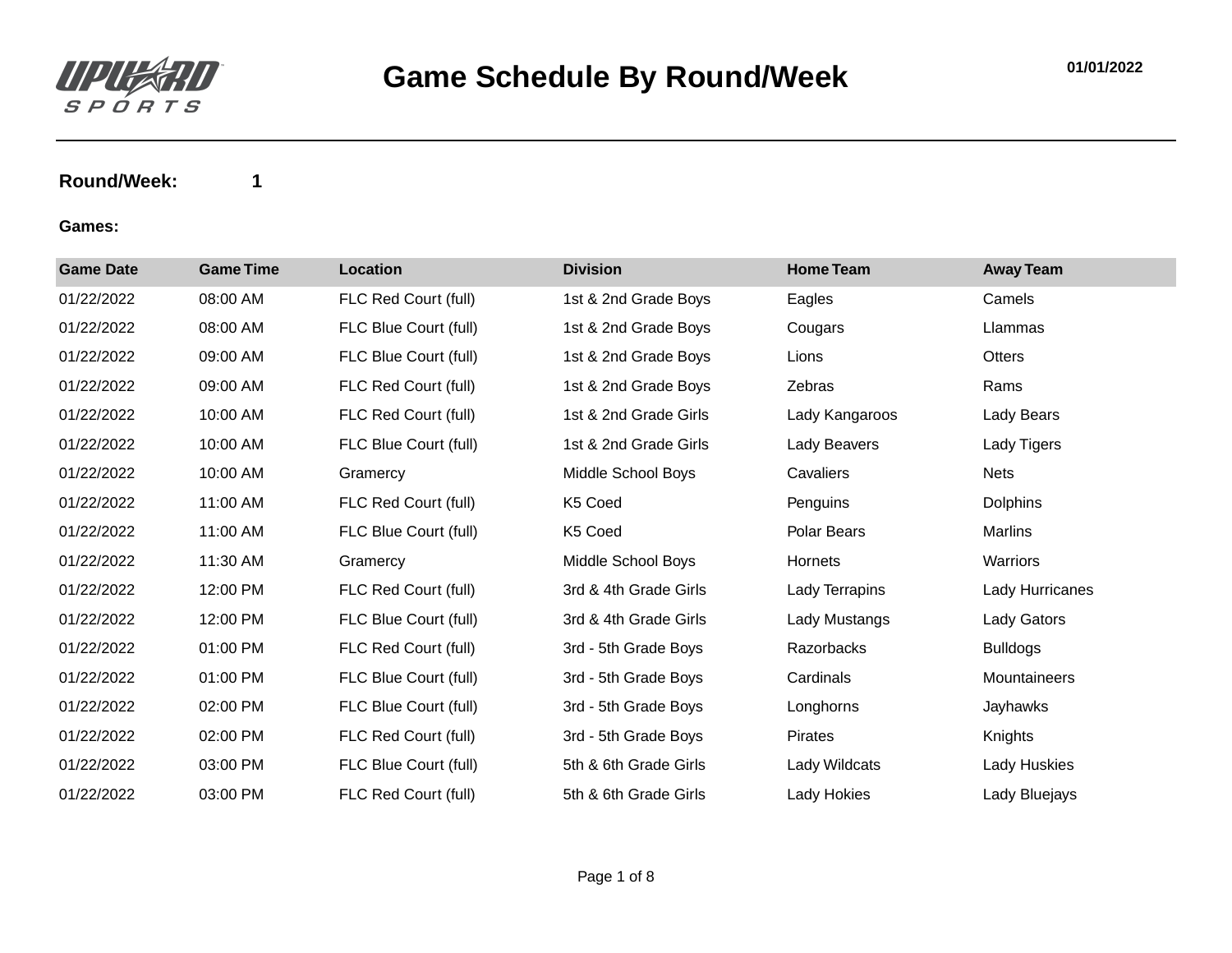

| <b>Game Date</b> | <b>Game Time</b> | <b>Location</b>       | <b>Division</b>       | <b>Home Team</b>   | <b>Away Team</b> |
|------------------|------------------|-----------------------|-----------------------|--------------------|------------------|
| 01/29/2022       | 08:00 AM         | FLC Red Court (full)  | 3rd - 5th Grade Boys  | Longhorns          | Cardinals        |
| 01/29/2022       | 08:00 AM         | FLC Blue Court (full) | 3rd - 5th Grade Boys  | <b>Pirates</b>     | Jayhawks         |
| 01/29/2022       | 09:00 AM         | FLC Blue Court (full) | 3rd - 5th Grade Boys  | Knights            | <b>Bulldogs</b>  |
| 01/29/2022       | 09:00 AM         | FLC Red Court (full)  | 3rd - 5th Grade Boys  | Razorbacks         | Mountaineers     |
| 01/29/2022       | 10:00 AM         | FLC Red Court (full)  | 5th & 6th Grade Girls | Lady Hokies        | Lady Wildcats    |
| 01/29/2022       | 10:00 AM         | FLC Blue Court (full) | 5th & 6th Grade Girls | Lady Bluejays      | Lady Huskies     |
| 01/29/2022       | 10:00 AM         | Gramercy              | Middle School Boys    | Cavaliers          | Hornets          |
| 01/29/2022       | 11:00 AM         | FLC Blue Court (full) | 1st & 2nd Grade Girls | Lady Beavers       | Lady Kangaroos   |
| 01/29/2022       | 11:00 AM         | FLC Red Court (full)  | 1st & 2nd Grade Girls | Lady Tigers        | Lady Bears       |
| 01/29/2022       | 11:30 AM         | Gramercy              | Middle School Boys    | Nets               | Warriors         |
| 01/29/2022       | 12:00 PM         | FLC Blue Court (full) | 3rd & 4th Grade Girls | Lady Mustangs      | Lady Terrapins   |
| 01/29/2022       | 12:00 PM         | FLC Red Court (full)  | 3rd & 4th Grade Girls | <b>Lady Gators</b> | Lady Hurricanes  |
| 01/29/2022       | 01:00 PM         | FLC Blue Court (full) | K5 Coed               | Polar Bears        | Penguins         |
| 01/29/2022       | 01:00 PM         | FLC Red Court (full)  | K5 Coed               | Marlins            | <b>Dolphins</b>  |
| 01/29/2022       | 02:00 PM         | FLC Red Court (full)  | 1st & 2nd Grade Boys  | Lions              | Rams             |
| 01/29/2022       | 02:00 PM         | FLC Blue Court (full) | 1st & 2nd Grade Boys  | Cougars            | Camels           |
| 01/29/2022       | 03:00 PM         | FLC Red Court (full)  | 1st & 2nd Grade Boys  | Llammas            | Otters           |
| 01/29/2022       | 03:00 PM         | FLC Blue Court (full) | 1st & 2nd Grade Boys  | Eagles             | Zebras           |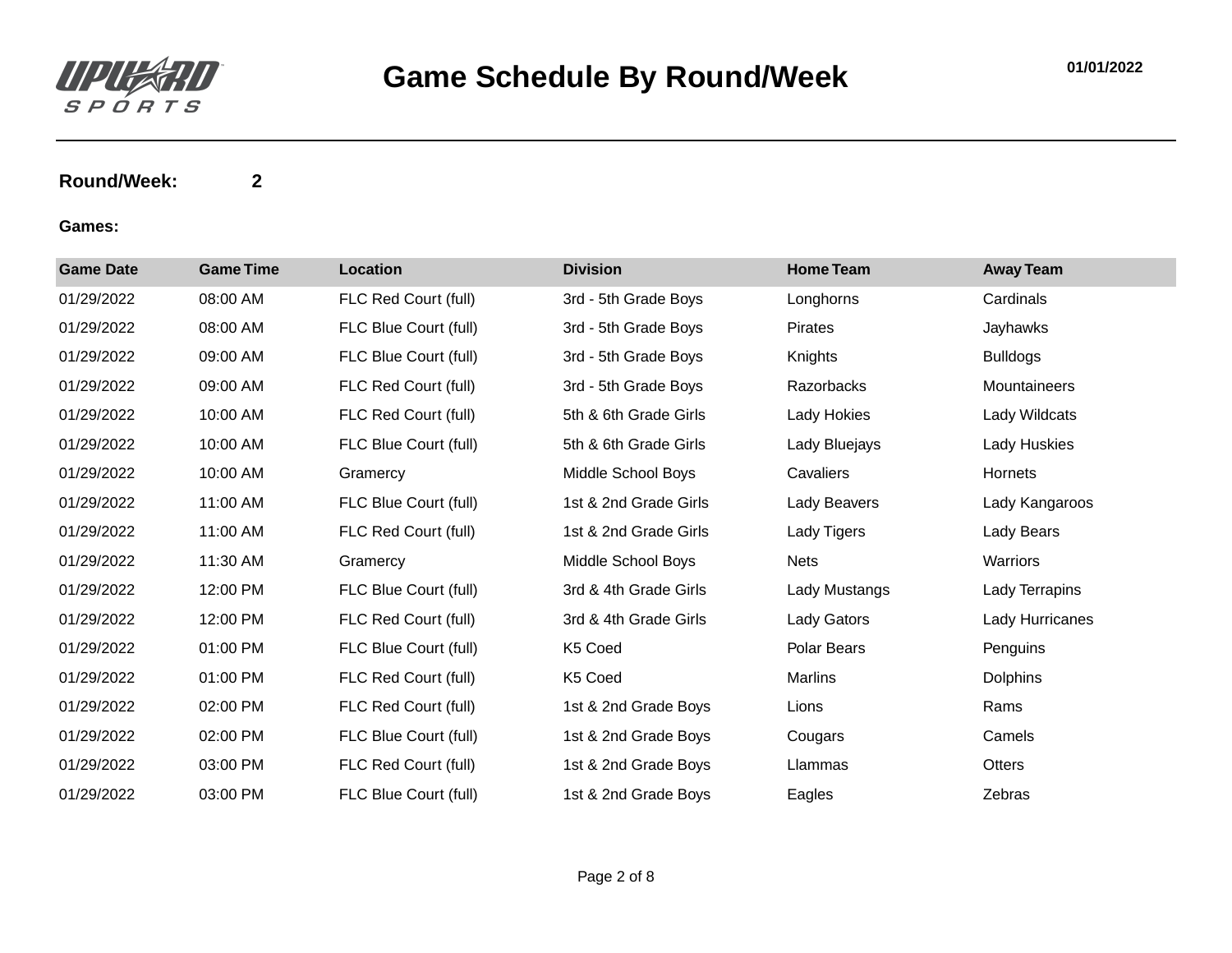

| <b>Game Date</b> | <b>Game Time</b> | <b>Location</b>       | <b>Division</b>       | <b>Home Team</b> | <b>Away Team</b> |
|------------------|------------------|-----------------------|-----------------------|------------------|------------------|
| 02/05/2022       | 08:00 AM         | FLC Red Court (full)  | 3rd - 5th Grade Boys  | Razorbacks       | Longhorns        |
| 02/05/2022       | 08:00 AM         | FLC Blue Court (full) | 3rd - 5th Grade Boys  | Pirates          | Cardinals        |
| 02/05/2022       | 09:00 AM         | FLC Red Court (full)  | 3rd - 5th Grade Boys  | <b>Bulldogs</b>  | Mountaineers     |
| 02/05/2022       | 09:00 AM         | FLC Blue Court (full) | 3rd - 5th Grade Boys  | Jayhawks         | Knights          |
| 02/05/2022       | 10:00 AM         | FLC Red Court (full)  | 5th & 6th Grade Girls | Lady Huskies     | Lady Hokies      |
| 02/05/2022       | 10:00 AM         | FLC Blue Court (full) | 5th & 6th Grade Girls | Lady Wildcats    | Lady Bluejays    |
| 02/05/2022       | 10:00 AM         | Gramercy              | Middle School Boys    | Warriors         | Cavaliers        |
| 02/05/2022       | 11:00 AM         | FLC Red Court (full)  | K5 Coed               | <b>Dolphins</b>  | Polar Bears      |
| 02/05/2022       | 11:00 AM         | FLC Blue Court (full) | K5 Coed               | Penguins         | <b>Marlins</b>   |
| 02/05/2022       | 11:30 AM         | Gramercy              | Middle School Boys    | Hornets          | <b>Nets</b>      |
| 02/05/2022       | 12:00 PM         | FLC Blue Court (full) | 1st & 2nd Grade Girls | Lady Bears       | Lady Beavers     |
| 02/05/2022       | 12:00 PM         | FLC Red Court (full)  | 1st & 2nd Grade Girls | Lady Kangaroos   | Lady Tigers      |
| 02/05/2022       | 01:00 PM         | FLC Blue Court (full) | 3rd & 4th Grade Girls | Lady Hurricanes  | Lady Mustangs    |
| 02/05/2022       | 01:00 PM         | FLC Red Court (full)  | 3rd & 4th Grade Girls | Lady Terrapins   | Lady Gators      |
| 02/05/2022       | 02:00 PM         | FLC Blue Court (full) | 1st & 2nd Grade Boys  | Otters           | Rams             |
| 02/05/2022       | 02:00 PM         | FLC Red Court (full)  | 1st & 2nd Grade Boys  | Lions            | Eagles           |
| 02/05/2022       | 03:00 PM         | FLC Red Court (full)  | 1st & 2nd Grade Boys  | Cougars          | Zebras           |
| 02/05/2022       | 03:00 PM         | FLC Blue Court (full) | 1st & 2nd Grade Boys  | Camels           | Llammas          |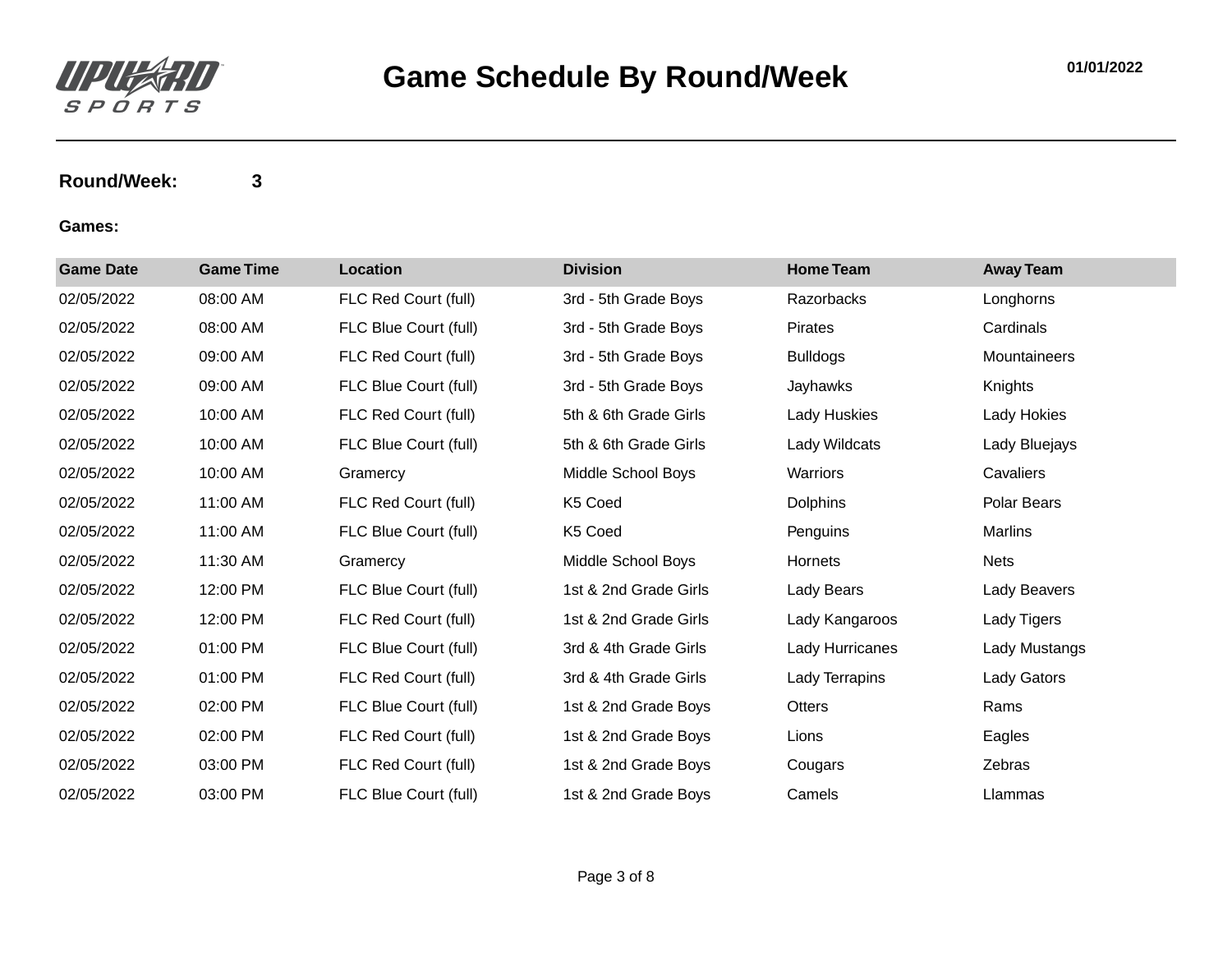

| <b>Game Date</b> | <b>Game Time</b> | <b>Location</b>       | <b>Division</b>       | <b>Home Team</b>   | <b>Away Team</b> |
|------------------|------------------|-----------------------|-----------------------|--------------------|------------------|
| 02/12/2022       | 08:00 AM         | FLC Blue Court (full) | 1st & 2nd Grade Boys  | Otters             | Eagles           |
| 02/12/2022       | 08:00 AM         | FLC Red Court (full)  | 1st & 2nd Grade Boys  | Llammas            | Rams             |
| 02/12/2022       | 09:00 AM         | FLC Blue Court (full) | 1st & 2nd Grade Boys  | Camels             | Zebras           |
| 02/12/2022       | 09:00 AM         | FLC Red Court (full)  | 1st & 2nd Grade Boys  | Cougars            | Lions            |
| 02/12/2022       | 10:00 AM         | FLC Blue Court (full) | 1st & 2nd Grade Girls | Lady Bears         | Lady Kangaroos   |
| 02/12/2022       | 10:00 AM         | FLC Red Court (full)  | 1st & 2nd Grade Girls | Lady Tigers        | Lady Beavers     |
| 02/12/2022       | 10:00 AM         | Gramercy              | Middle School Boys    | Warriors           | Hornets          |
| 02/12/2022       | 11:00 AM         | FLC Blue Court (full) | K5 Coed               | <b>Dolphins</b>    | Penguins         |
| 02/12/2022       | 11:00 AM         | FLC Red Court (full)  | K5 Coed               | Marlins            | Polar Bears      |
| 02/12/2022       | 11:30 AM         | Gramercy              | Middle School Boys    | <b>Nets</b>        | Cavaliers        |
| 02/12/2022       | 12:00 PM         | FLC Blue Court (full) | 3rd & 4th Grade Girls | Lady Hurricanes    | Lady Terrapins   |
| 02/12/2022       | 12:00 PM         | FLC Red Court (full)  | 3rd & 4th Grade Girls | <b>Lady Gators</b> | Lady Mustangs    |
| 02/12/2022       | 01:00 PM         | FLC Blue Court (full) | 3rd - 5th Grade Boys  | <b>Bulldogs</b>    | Longhorns        |
| 02/12/2022       | 01:00 PM         | FLC Red Court (full)  | 3rd - 5th Grade Boys  | Jayhawks           | Cardinals        |
| 02/12/2022       | 02:00 PM         | FLC Red Court (full)  | 3rd - 5th Grade Boys  | Knights            | Mountaineers     |
| 02/12/2022       | 02:00 PM         | FLC Blue Court (full) | 3rd - 5th Grade Boys  | Pirates            | Razorbacks       |
| 02/12/2022       | 03:00 PM         | FLC Red Court (full)  | 5th & 6th Grade Girls | Lady Huskies       | Lady Wildcats    |
| 02/12/2022       | 03:00 PM         | FLC Blue Court (full) | 5th & 6th Grade Girls | Lady Bluejays      | Lady Hokies      |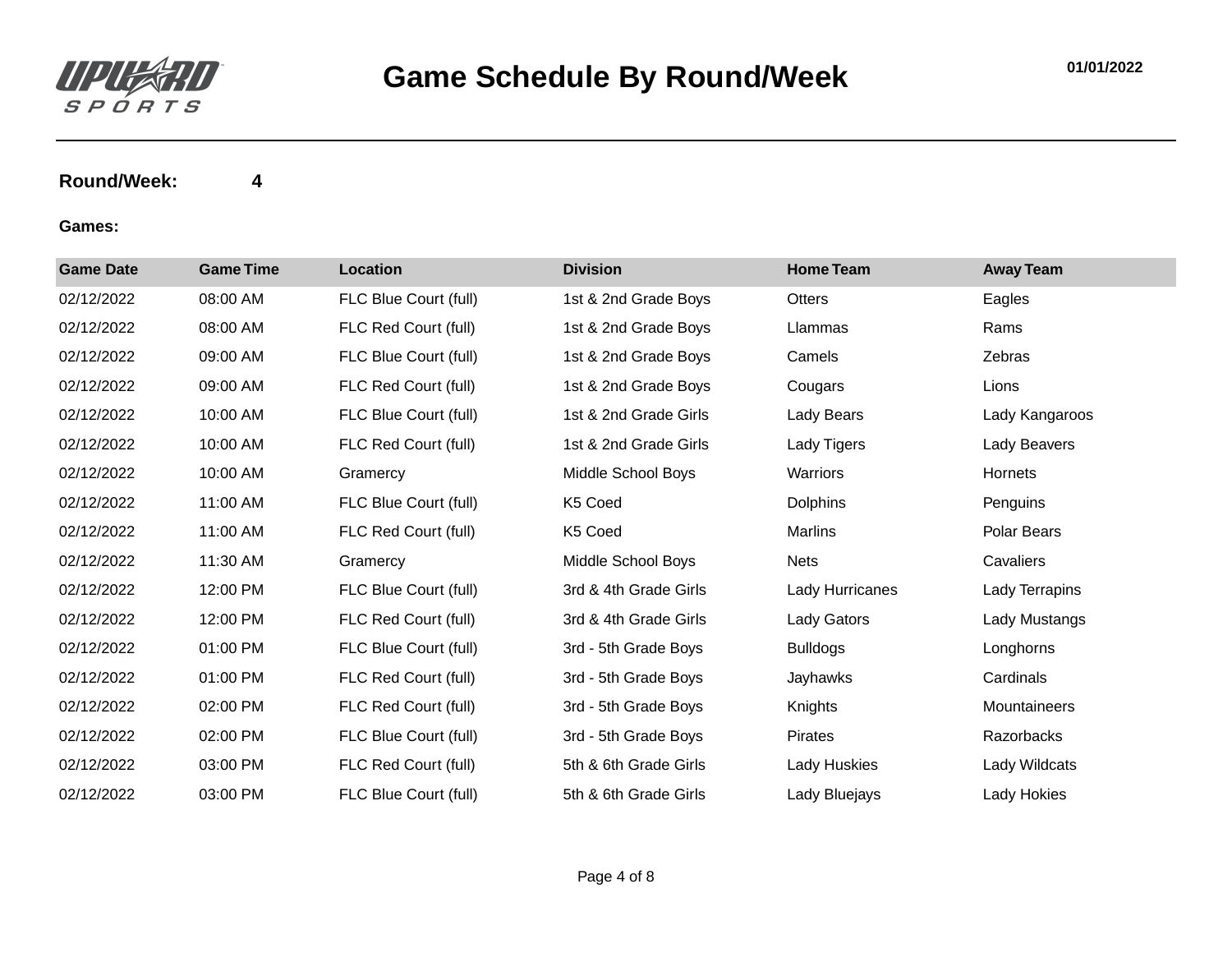

| <b>Game Date</b> | <b>Game Time</b> | Location              | <b>Division</b>       | <b>Home Team</b> | <b>Away Team</b> |
|------------------|------------------|-----------------------|-----------------------|------------------|------------------|
| 02/19/2022       | 08:00 AM         | FLC Blue Court (full) | 3rd - 5th Grade Boys  | <b>Bulldogs</b>  | Pirates          |
| 02/19/2022       | 08:00 AM         | FLC Red Court (full)  | 3rd - 5th Grade Boys  | Cardinals        | Knights          |
| 02/19/2022       | 09:00 AM         | FLC Blue Court (full) | 3rd - 5th Grade Boys  | Jayhawks         | Razorbacks       |
| 02/19/2022       | 09:00 AM         | FLC Red Court (full)  | 3rd - 5th Grade Boys  | Mountaineers     | Longhorns        |
| 02/19/2022       | 10:00 AM         | FLC Red Court (full)  | 3rd & 4th Grade Girls | Lady Terrapins   | Lady Mustangs    |
| 02/19/2022       | 10:00 AM         | FLC Blue Court (full) | 3rd & 4th Grade Girls | Lady Hurricanes  | Lady Gators      |
| 02/19/2022       | 11:00 AM         | FLC Red Court (full)  | 1st & 2nd Grade Girls | Lady Kangaroos   | Lady Beavers     |
| 02/19/2022       | 11:00 AM         | FLC Blue Court (full) | 1st & 2nd Grade Girls | Lady Bears       | Lady Tigers      |
| 02/19/2022       | 12:00 PM         | FLC Red Court (full)  | K5 Coed               | Penguins         | Polar Bears      |
| 02/19/2022       | 12:00 PM         | FLC Blue Court (full) | K5 Coed               | <b>Dolphins</b>  | Marlins          |
| 02/19/2022       | 01:00 PM         | FLC Blue Court (full) | 5th & 6th Grade Girls | Lady Wildcats    | Lady Hokies      |
| 02/19/2022       | 01:00 PM         | FLC Red Court (full)  | 5th & 6th Grade Girls | Lady Huskies     | Lady Bluejays    |
| 02/19/2022       | 01:00 PM         | Gramercy              | Middle School Boys    | Hornets          | Cavaliers        |
| 02/19/2022       | 02:00 PM         | FLC Red Court (full)  | 1st & 2nd Grade Boys  | Otters           | Cougars          |
| 02/19/2022       | 02:00 PM         | FLC Blue Court (full) | 1st & 2nd Grade Boys  | Rams             | Eagles           |
| 02/19/2022       | 02:30 PM         | Gramercy              | Middle School Boys    | Warriors         | <b>Nets</b>      |
| 02/19/2022       | 03:00 PM         | FLC Blue Court (full) | 1st & 2nd Grade Boys  | Zebras           | Llammas          |
| 02/19/2022       | 03:00 PM         | FLC Red Court (full)  | 1st & 2nd Grade Boys  | Camels           | Lions            |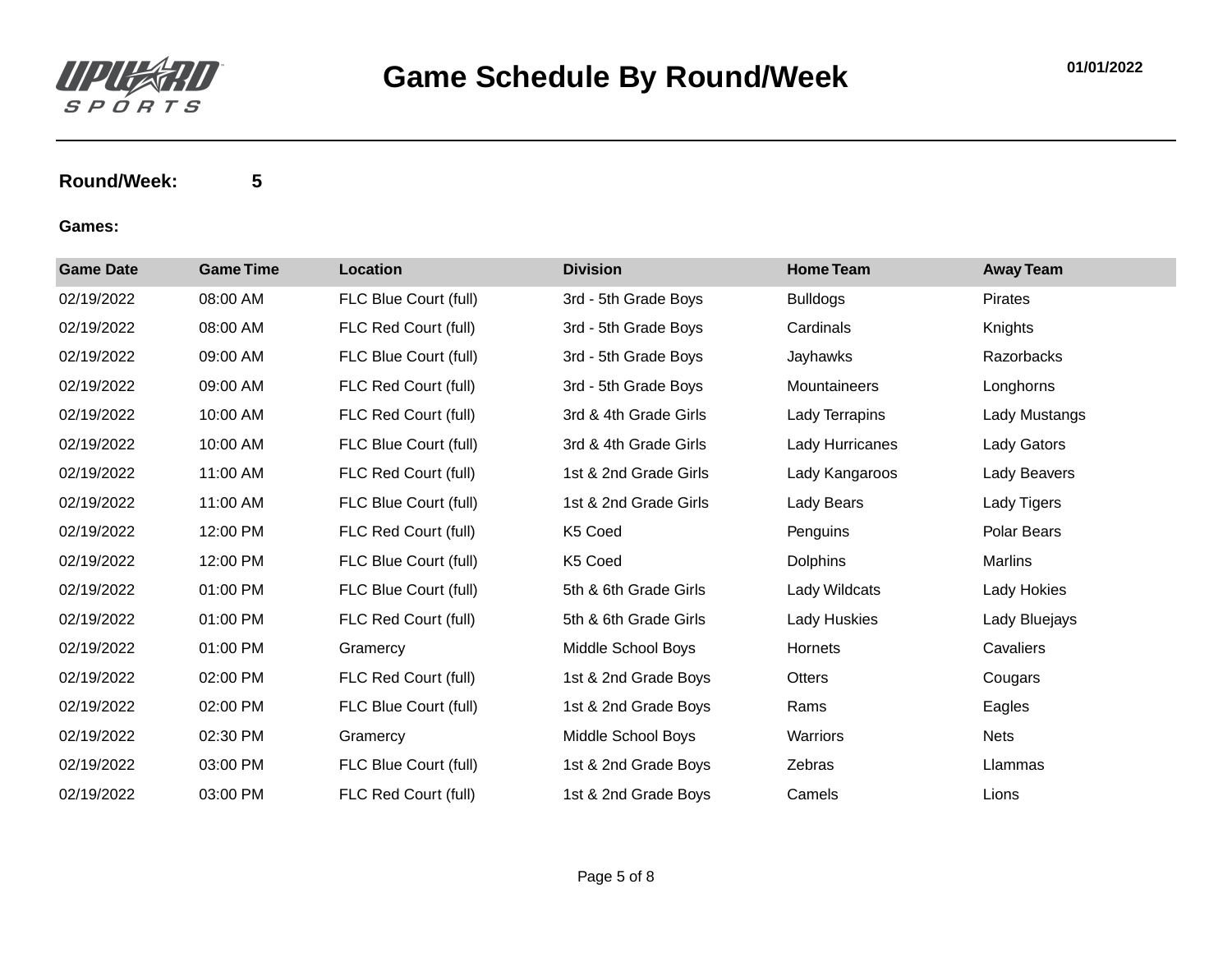

| <b>Game Date</b> | <b>Game Time</b> | Location              | <b>Division</b>       | <b>Home Team</b> | <b>Away Team</b> |
|------------------|------------------|-----------------------|-----------------------|------------------|------------------|
| 02/26/2022       | 08:00 AM         | FLC Blue Court (full) | 5th & 6th Grade Girls | Lady Huskies     | Lady Hokies      |
| 02/26/2022       | 08:00 AM         | FLC Red Court (full)  | 5th & 6th Grade Girls | Lady Bluejays    | Lady Wildcats    |
| 02/26/2022       | 09:00 AM         | FLC Red Court (full)  | 1st & 2nd Grade Girls | Lady Bears       | Lady Beavers     |
| 02/26/2022       | 09:00 AM         | FLC Blue Court (full) | 1st & 2nd Grade Girls | Lady Tigers      | Lady Kangaroos   |
| 02/26/2022       | 10:00 AM         | FLC Blue Court (full) | K5 Coed               | <b>Dolphins</b>  | Polar Bears      |
| 02/26/2022       | 10:00 AM         | FLC Red Court (full)  | K5 Coed               | <b>Marlins</b>   | Penguins         |
| 02/26/2022       | 11:00 AM         | FLC Red Court (full)  | 3rd & 4th Grade Girls | Lady Hurricanes  | Lady Mustangs    |
| 02/26/2022       | 11:00 AM         | FLC Blue Court (full) | 3rd & 4th Grade Girls | Lady Gators      | Lady Terrapins   |
| 02/26/2022       | 12:00 PM         | FLC Red Court (full)  | 1st & 2nd Grade Boys  | Rams             | Cougars          |
| 02/26/2022       | 12:00 PM         | FLC Blue Court (full) | 1st & 2nd Grade Boys  | Zebras           | Lions            |
| 02/26/2022       | 01:00 PM         | FLC Red Court (full)  | 1st & 2nd Grade Boys  | Llammas          | Eagles           |
| 02/26/2022       | 01:00 PM         | FLC Blue Court (full) | 1st & 2nd Grade Boys  | Camels           | Otters           |
| 02/26/2022       | 01:00 PM         | Gramercy              | Middle School Boys    | <b>Nets</b>      | Hornets          |
| 02/26/2022       | 02:00 PM         | FLC Red Court (full)  | 3rd - 5th Grade Boys  | Jayhawks         | <b>Bulldogs</b>  |
| 02/26/2022       | 02:00 PM         | FLC Blue Court (full) | 3rd - 5th Grade Boys  | Knights          | Longhorns        |
| 02/26/2022       | 02:30 PM         | Gramercy              | Middle School Boys    | Warriors         | Cavaliers        |
| 02/26/2022       | 03:00 PM         | FLC Blue Court (full) | 3rd - 5th Grade Boys  | Mountaineers     | Pirates          |
| 02/26/2022       | 03:00 PM         | FLC Red Court (full)  | 3rd - 5th Grade Boys  | Cardinals        | Razorbacks       |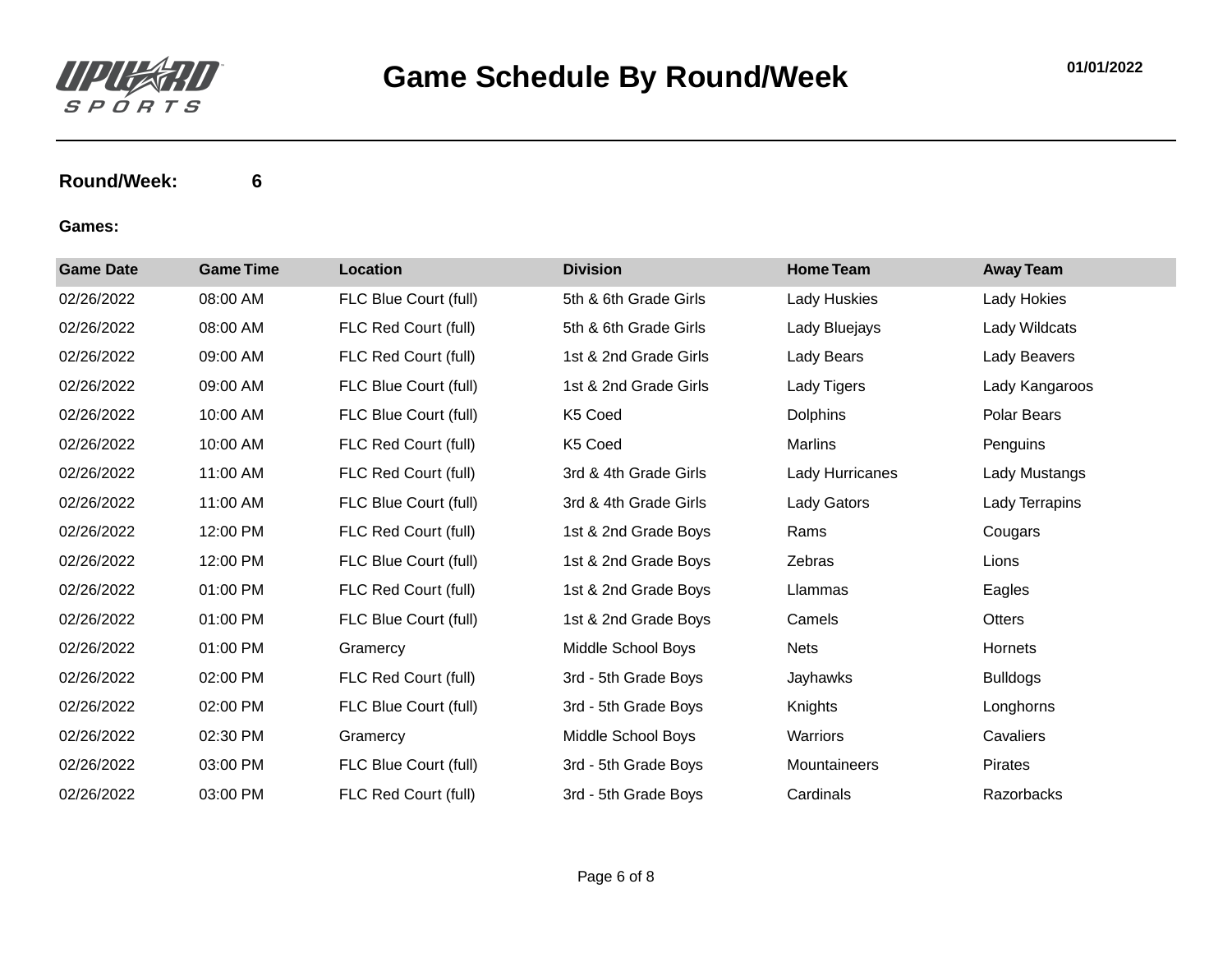

| <b>Game Date</b> | <b>Game Time</b> | Location              | <b>Division</b>       | <b>Home Team</b> | <b>Away Team</b> |
|------------------|------------------|-----------------------|-----------------------|------------------|------------------|
| 03/05/2022       | 08:00 AM         | FLC Red Court (full)  | K5 Coed               | Penguins         | <b>Dolphins</b>  |
| 03/05/2022       | 08:00 AM         | FLC Blue Court (full) | K5 Coed               | Polar Bears      | Marlins          |
| 03/05/2022       | 09:00 AM         | FLC Blue Court (full) | 3rd & 4th Grade Girls | Lady Terrapins   | Lady Hurricanes  |
| 03/05/2022       | 09:00 AM         | FLC Red Court (full)  | 3rd & 4th Grade Girls | Lady Mustangs    | Lady Gators      |
| 03/05/2022       | 10:00 AM         | FLC Red Court (full)  | 1st & 2nd Grade Boys  | Zebras           | Otters           |
| 03/05/2022       | 10:00 AM         | FLC Blue Court (full) | 1st & 2nd Grade Boys  | Eagles           | Cougars          |
| 03/05/2022       | 11:00 AM         | FLC Blue Court (full) | 1st & 2nd Grade Boys  | Lions            | Llammas          |
| 03/05/2022       | 11:00 AM         | FLC Red Court (full)  | 1st & 2nd Grade Boys  | Rams             | Camels           |
| 03/05/2022       | 12:00 PM         | FLC Blue Court (full) | 3rd - 5th Grade Boys  | Cardinals        | <b>Bulldogs</b>  |
| 03/05/2022       | 12:00 PM         | FLC Red Court (full)  | 3rd - 5th Grade Boys  | Longhorns        | Pirates          |
| 03/05/2022       | 01:00 PM         | FLC Blue Court (full) | 3rd - 5th Grade Boys  | Razorbacks       | Knights          |
| 03/05/2022       | 01:00 PM         | FLC Red Court (full)  | 3rd - 5th Grade Boys  | Mountaineers     | Jayhawks         |
| 03/05/2022       | 01:00 PM         | Gramercy              | Middle School Boys    | Cavaliers        | <b>Nets</b>      |
| 03/05/2022       | 02:00 PM         | FLC Red Court (full)  | 1st & 2nd Grade Girls | Lady Kangaroos   | Lady Bears       |
| 03/05/2022       | 02:00 PM         | FLC Blue Court (full) | 1st & 2nd Grade Girls | Lady Beavers     | Lady Tigers      |
| 03/05/2022       | 02:30 PM         | Gramercy              | Middle School Boys    | Hornets          | Warriors         |
| 03/05/2022       | 03:00 PM         | FLC Red Court (full)  | 5th & 6th Grade Girls | Lady Wildcats    | Lady Huskies     |
| 03/05/2022       | 03:00 PM         | FLC Blue Court (full) | 5th & 6th Grade Girls | Lady Hokies      | Lady Bluejays    |